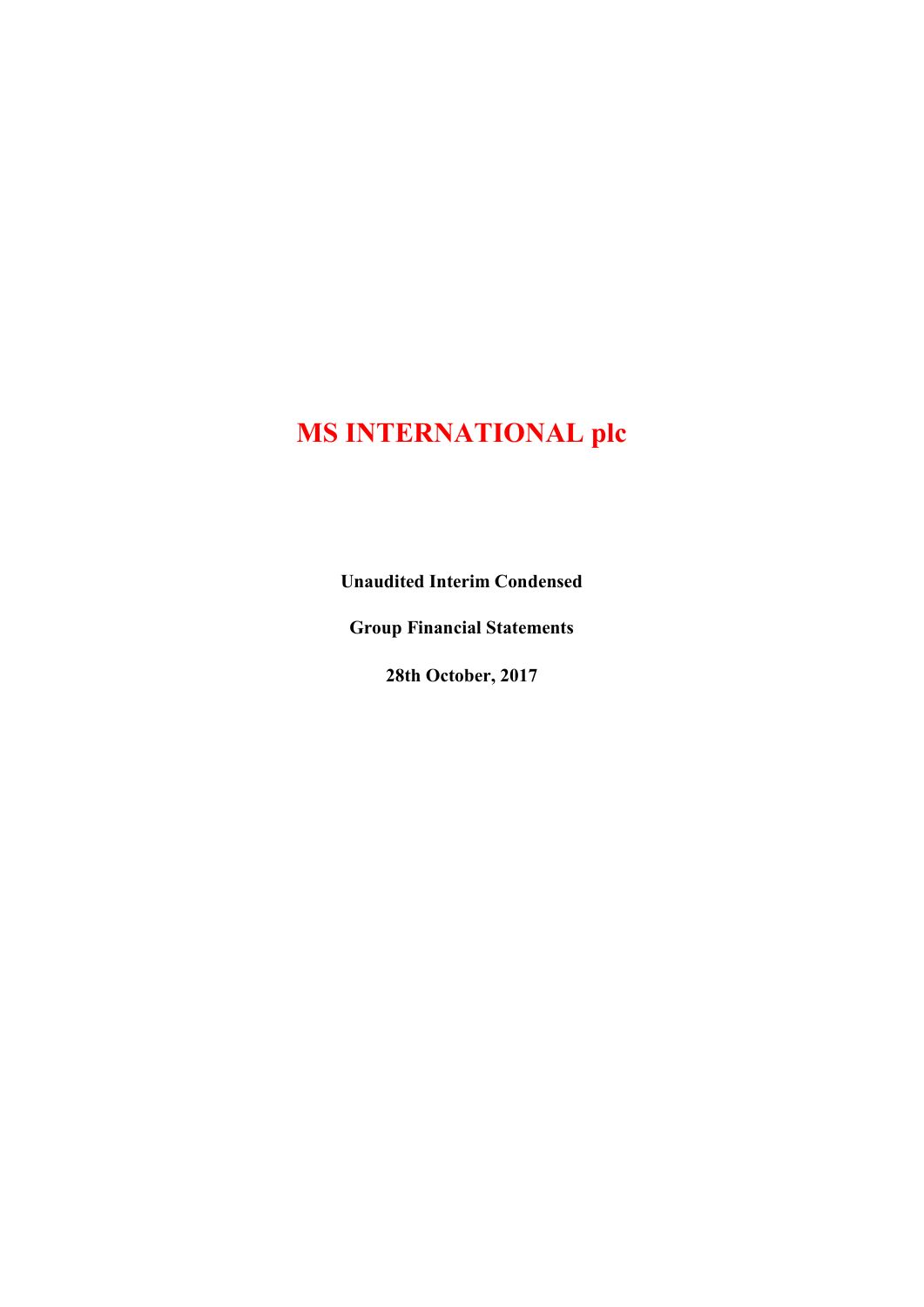### EXECUTIVE DIRECTORS

Michael Bell Michael O'Connell Nicholas Bell

### NON EXECUTIVE

Roger Lane-Smith David Pyle David Hansell

**SECRETARY** David Kirkup

## REGISTERED OFFICE

Balby Carr Bank Doncaster DN4 8DH England

### PRINCIPAL OPERATING DIVISIONS

Defence Forgings Petrol Station Branding Petrol Station Superstructures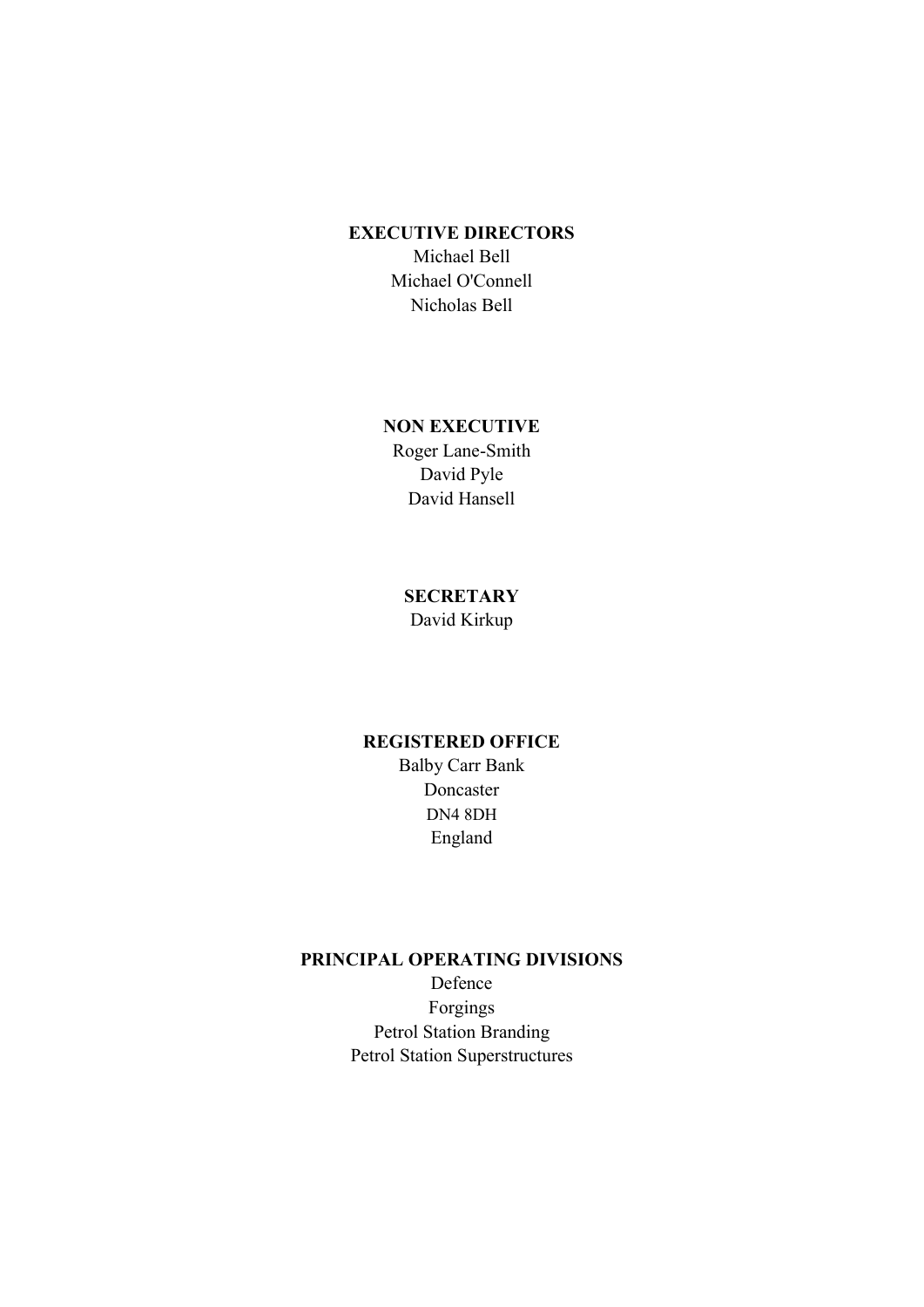## Chairman's Statement

For the first half year ended  $28<sup>th</sup>$  October 2017, profit before taxation increased to £1.64m (2016 - £0.61m) on a notable uplift in revenue to £34.63m (2016 - £25.00m). Earnings per share amounted to  $7.8p$  (2016 – 3.3p).

We continue to make good overall progress. I believe this gratifying achievement, in the face of testing conditions in some markets, reflects positively on two of our fundamental strengths. Firstly, our long established policy to constantly review our capabilities, and if necessary adjust and adapt that serves us well by ensuring we are aligned to changing market conditions and demands, and secondly, our diversified operating structure, that can deliver significant advantages when trading conditions are varied.

The balance sheet remains robust with net cash amounting to £14.53m. Considerable investment continues across the four divisions, most notably on the new fork-arm facility in the United States but also in product and business development across the Group to support the long term development and success of our businesses. Maintaining these valuable investment programmes at the expense of short term profit, is undoubtedly important to sustaining our long term progress. Cash at the last year end was £15.21m.

The 'Defence' division's global markets remain challenging owing to ubiquitous defence budget constraints, though perhaps none more prevalent currently than the UK MoD. Media reports and comments on the topic have been widely chronicled recently. That said, on a positive note, we are pleased to report that during the period we finalised the renegotiation, and subsequent receipt, of a two year extension to our contract for the support and maintenance of the existing seventy- two MSI-DS 30mm naval guns systems, fitted across the Royal Navy's fleet. We take immense pride and are most appreciative of the tribute that the MoD made in one of their 'in house' publications announcing the placing of this contract with MSI, and I quote '…..*not only provides excellent value for money for the MoD, but also delivers the support necessary to ensure this key weapon capability remains fully operational for Royal Navy front line units'*.

On the downside, as has already been reported by other SME's of specialist defence equipment, it is incumbent upon me to advise shareholders that our other order intake from the UK MoD over the period has descended to disappointing levels. Procurement programmes are being delayed, suspended, postponed or cancelled.

Our truly internationally recognised, and highly regarded naval weapon system emanates from our long standing philosophy and commitment to 'private venture funding' for the initial product development which is constantly followed up by progressive and innovative product upgrades, that consequently provide added safeguards to the retention of our intellectual property rights. Without doubt, the on-going marketing, sales and after sales product support provided by MSI to not only the UK MoD but also to our numerous overseas navy and shipbuilding customers, regularly contributes to the UK's export earnings and enhances the global recognition and respect of high quality British inventiveness, innovation and engineering.

Our consistent and considerable private investment in the design and development of a comprehensive range of naval gun systems over recent years, has provided us with some exciting new products now on offer to the wider international defence market. The impact of these new products is, to date, most encouraging, albeit the cycle time from product availability to a contract award and then delivery can be extremely protracted.

The 'Forgings' division again lifted revenue as the new facility in the United States progressively came on line with a truly excellent state-of-the art production capability providing us with a competitive, US manufactured, product in that substantial marketplace. Clearly, there remains more to do, and some costs to absorb, in order to elevate the facility to a position where it can maximise its potential within this extensive market, but we are confident of progress. In the UK we have maintained our policy of investing progressively to upgrade our fork-arm manufacturing facilities to enhance our capabilities and international competitiveness. In South America, where we have operations in Brazil and Argentina, the advantages of having an indigenous manufacturing facility enables us to successfully maintain our leading market position despite the economies of both nations being slow.

The 'Petrol Station Superstructures' division revenues in both the UK and Europe reflected a somewhat less buoyant market situation than at this time last year. Nevertheless, in the UK a recent upturn in order intake indicates an improving trend towards a more active second half to the year. Conversely, indications suggest that our Poland operation may remain subdued for the remainder of the year. It is to be appreciated that both businesses operate successfully on relatively short term order books, so lack of clear visibility of future prospects is not unusual.

The 'Petrol Station Branding' division made a very significant contribution to the Group's results. A highly commendable performance was achieved as an estate-wide rebranding programme for a major petrol station client in Germany gained considerable traction especially during the summer months when conditions for installation operations are more favourable. Complementing that momentum, the newly established UK arm of the division, trading under the name of 'Petrol Sign', has achieved outstanding progress in establishing a highly regarded position in our domestic market.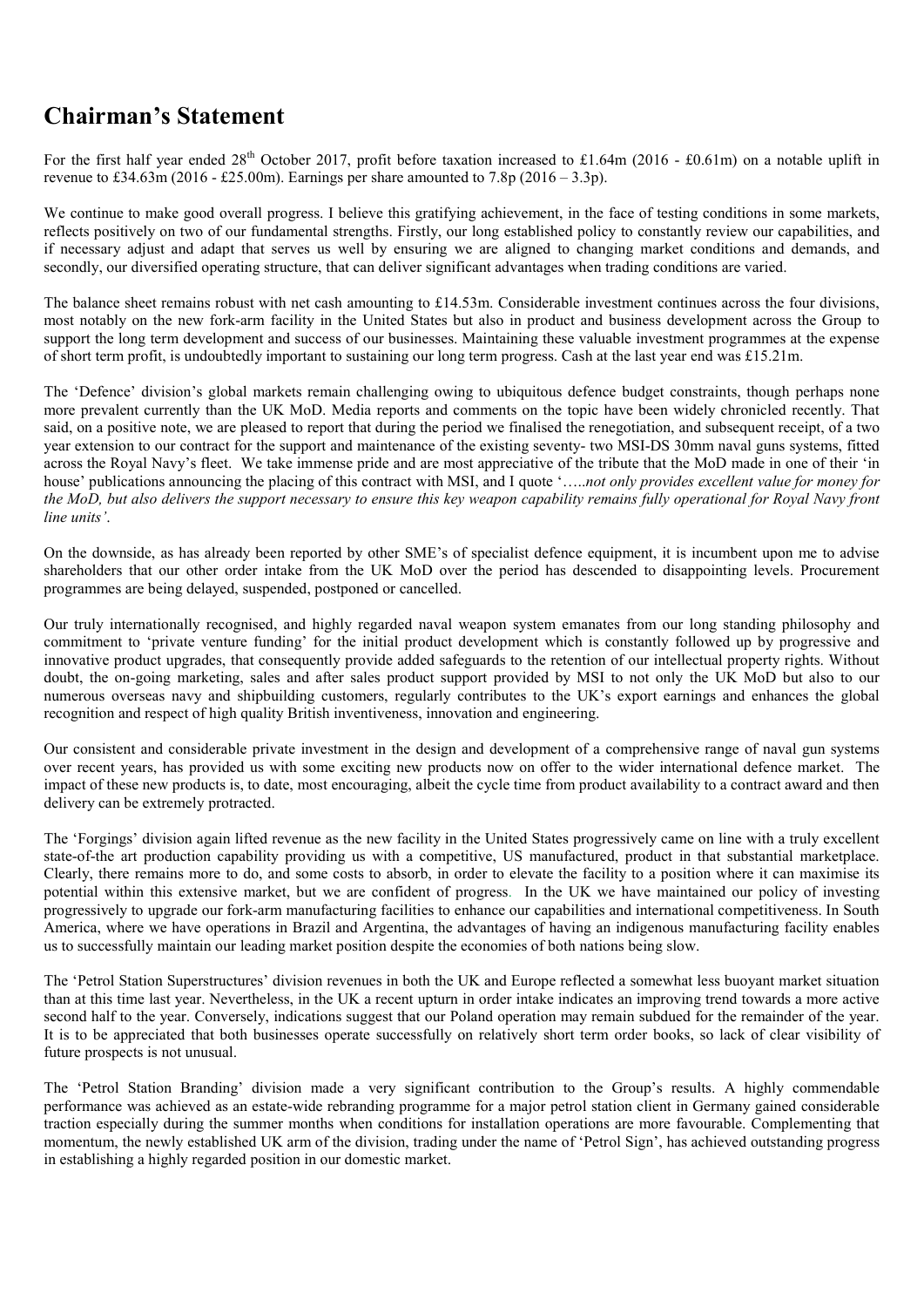Overall, we believe that across the Group we are continuing to make good progress - despite some very challenging market conditions - through maintaining an outstanding service and after sales support to our customers. These attributes and persistence in seeking and identifying new opportunities to expand our diverse operations, contribute to the continued benefit of both customers and shareholders alike.

All matters considered the Board has declared an increased interim dividend per share of 1.75p (2016-1.5p) payable to shareholders on 29th December 2017.

Michael Bell 29<sup>th</sup> November 2017

MS INTERNATIONAL plc Michael Bell Tel: 01 302 322133

Shore Capital Nomad and Broker<br>Patrick Castle

Tel: (0) 20 7408 4090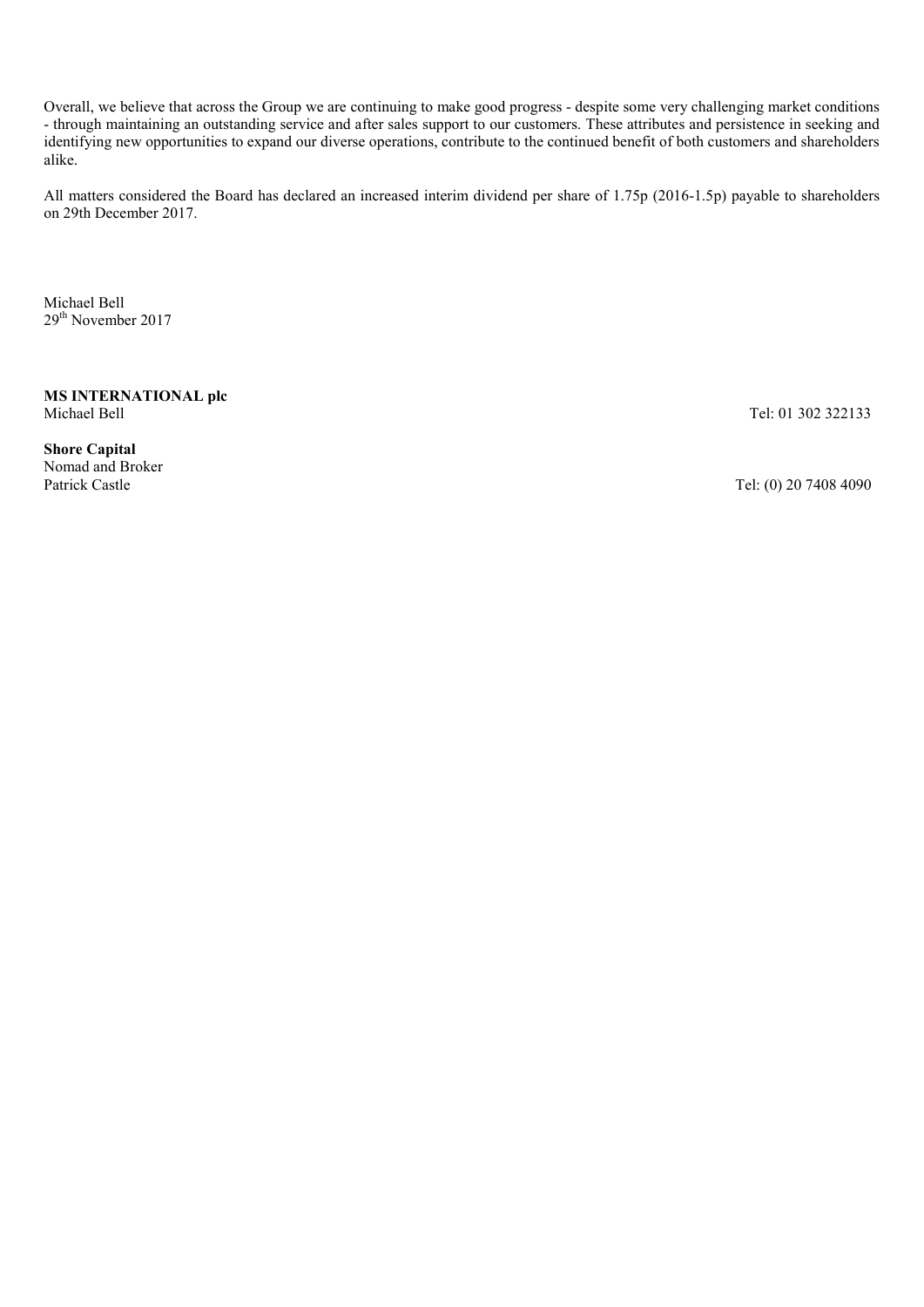### INDEPENDENT REVIEW REPORT TO MS INTERNATIONAL plc

### Introduction

We have been engaged by the Company to review the condensed set of financial statements in the half-yearly financial report for the 26 weeks ended 28th October 2017 which comprises the Interim condensed consolidated income statement, Interim condensed consolidated statement of comprehensive income, Interim condensed consolidated statement of financial position, Interim Group statement of changes in equity, Interim Group cash flow statement and the related explanatory notes. We have read the other information contained in the half yearly financial report and considered whether it contains any apparent misstatements or material inconsistencies with the information in the condensed set of financial statements.

This report is made solely to the company in accordance with guidance contained in International Standard on Review Engagements 2410 (UK and Ireland) "Review of Interim Financial Information Performed by the Independent Auditor of the Entity" issued by the Auditing Practices Board. To the fullest extent permitted by law, we do not accept or assume responsibility to anyone other than the company, for our work, for this report, or for the conclusions we have formed.

### Directors' Responsibilities

The half-yearly financial report is the responsibility of, and has been approved by, the directors. The directors are responsible for preparing the half-yearly financial report in accordance with International Accounting Standards 34, "Interim Financial Reporting," as adopted by the European Union.

As disclosed in note 2, the annual financial statements of the group are prepared in accordance with IFRSs as adopted by the European Union. The condensed set of financial statements included in this half-yearly financial report has been prepared in accordance with International Accounting Standard 34, "Interim Financial Reporting", as adopted by the European Union.

### Our Responsibility

Our responsibility is to express to the Company a conclusion on the condensed set of financial statements in the half-yearly financial report based on our review.

### Scope of Review

We conducted our review in accordance with International Standard on Review Engagements (UK and Ireland) 2410, "Review of Interim Financial Information Performed by the Independent Auditor of the Entity" issued by the Auditing Practices Board for use in the United Kingdom. A review of interim financial information consists of making enquiries, primarily of persons responsible for financial and accounting matters, and applying analytical and other review procedures. A review is substantially less in scope than an audit conducted in accordance with International Standards on Auditing (UK and Ireland) and consequently does not enable us to obtain assurance that we would become aware of all significant matters that might be identified in an audit. Accordingly, we do not express an audit opinion.

### Conclusion

Based on our review, nothing has come to our attention that causes us to believe that the condensed set of financial statements in the half-yearly financial report for the 26 weeks ended 28th October 2017 is not prepared, in all material respects, in accordance with International Accounting Standard 34 as adopted by the European Union.

Sandra Thompson (Senior Statutory Auditor) For and on behalf of Ernst & Young LLP, Statutory Auditors Newcastle 29th November, 2017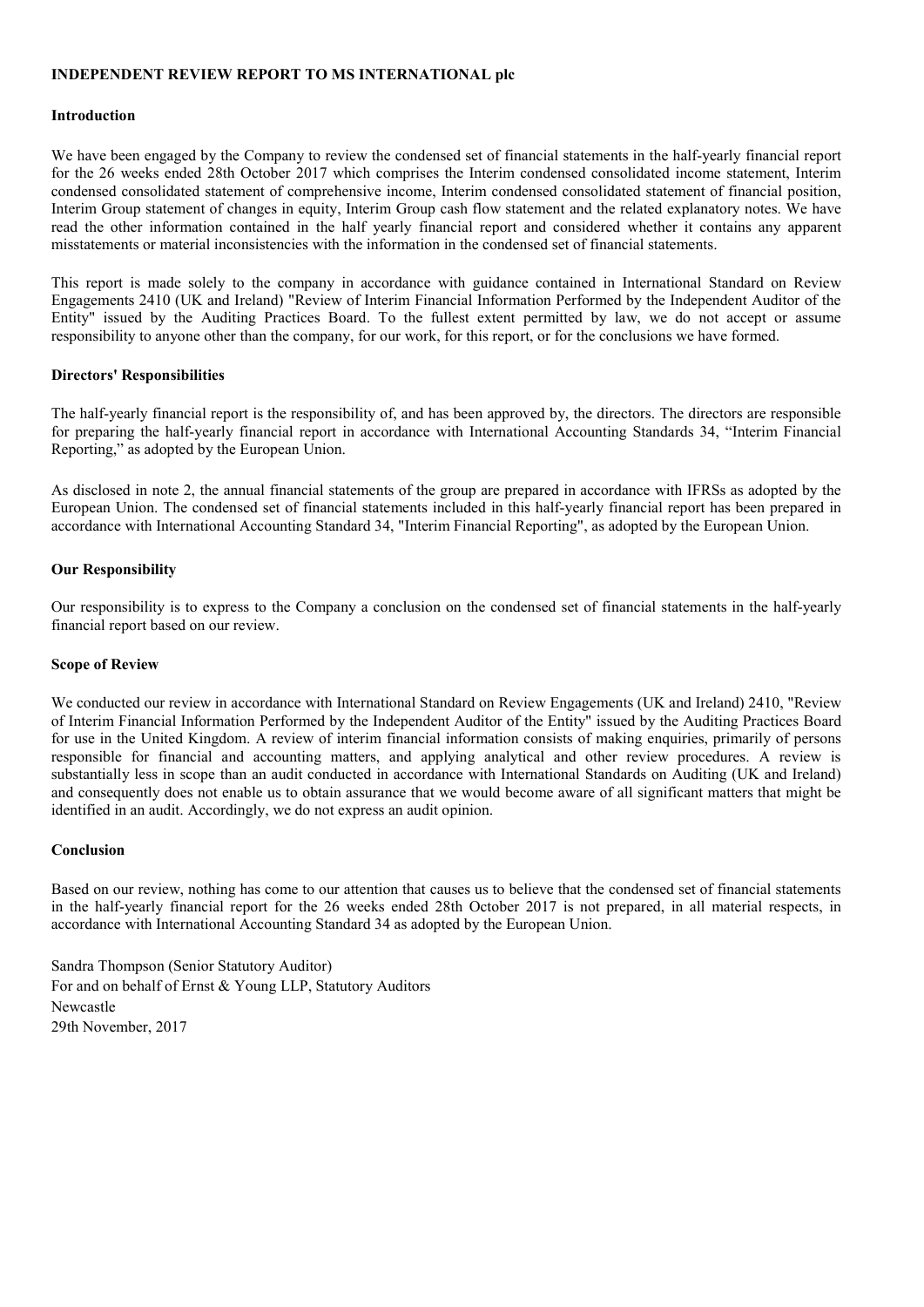# Interim condensed consolidated income statement

| 26 weeks                                                                    | 26 weeks   |
|-----------------------------------------------------------------------------|------------|
| ended 28th                                                                  | ended 29th |
| Oct., 2017                                                                  | Oct., 2016 |
| unaudited                                                                   | unaudited  |
| £000                                                                        | £000       |
| Products<br>28,173                                                          | 18,070     |
| 6,456<br>Contracts                                                          | 6,925      |
| 34,629<br>Revenue                                                           | 24,995     |
| Cost of sales<br>(25, 926)                                                  | (18,002)   |
| 8,703<br>Gross profit                                                       | 6,993      |
| (1,575)<br>Distribution costs                                               | (1,613)    |
| Administrative expenses<br>(5, 354)                                         | (4,657)    |
| <b>Operating profit</b><br>1,774                                            | 723        |
| Finance (expense)/income<br>(43)                                            | 11         |
| Other finance costs - pension<br>(91)                                       | (124)      |
| Profit before taxation<br>1,640                                             | 610        |
| Taxation<br>(356)                                                           | (70)       |
| Profit for the period attributable to equity holders of the parent<br>1,284 | 540        |
| Earnings per share: basic and diluted<br>7.8p                               | 3.3p       |

# Interim condensed consolidated statement of comprehensive income

|                                                                                        | 26 weeks   | 26 weeks   |
|----------------------------------------------------------------------------------------|------------|------------|
|                                                                                        | ended 28th | ended 29th |
|                                                                                        | Oct., 2017 | Oct., 2016 |
|                                                                                        | unaudited  | unaudited  |
|                                                                                        | £000       | £000       |
| Profit for the period attributable to equity holders of the parent                     | 1,284      | 540        |
| Exchange differences on retranslation of foreign operations                            | 215        | 1,391      |
| Other comprehensive income                                                             | 215        | 1,391      |
| Remeasurement gains/(losses) on defined benefit pension scheme                         | 1,268      | (871)      |
| Deferred taxation on remeasurement gains/losses on defined benefit pension scheme      | (216)      | 73         |
| Other comprehensive income/(loss)                                                      | 1,052      | (798)      |
| Total comprehensive income for the period attributable to equity holders of the parent | 2,551      | 1,133      |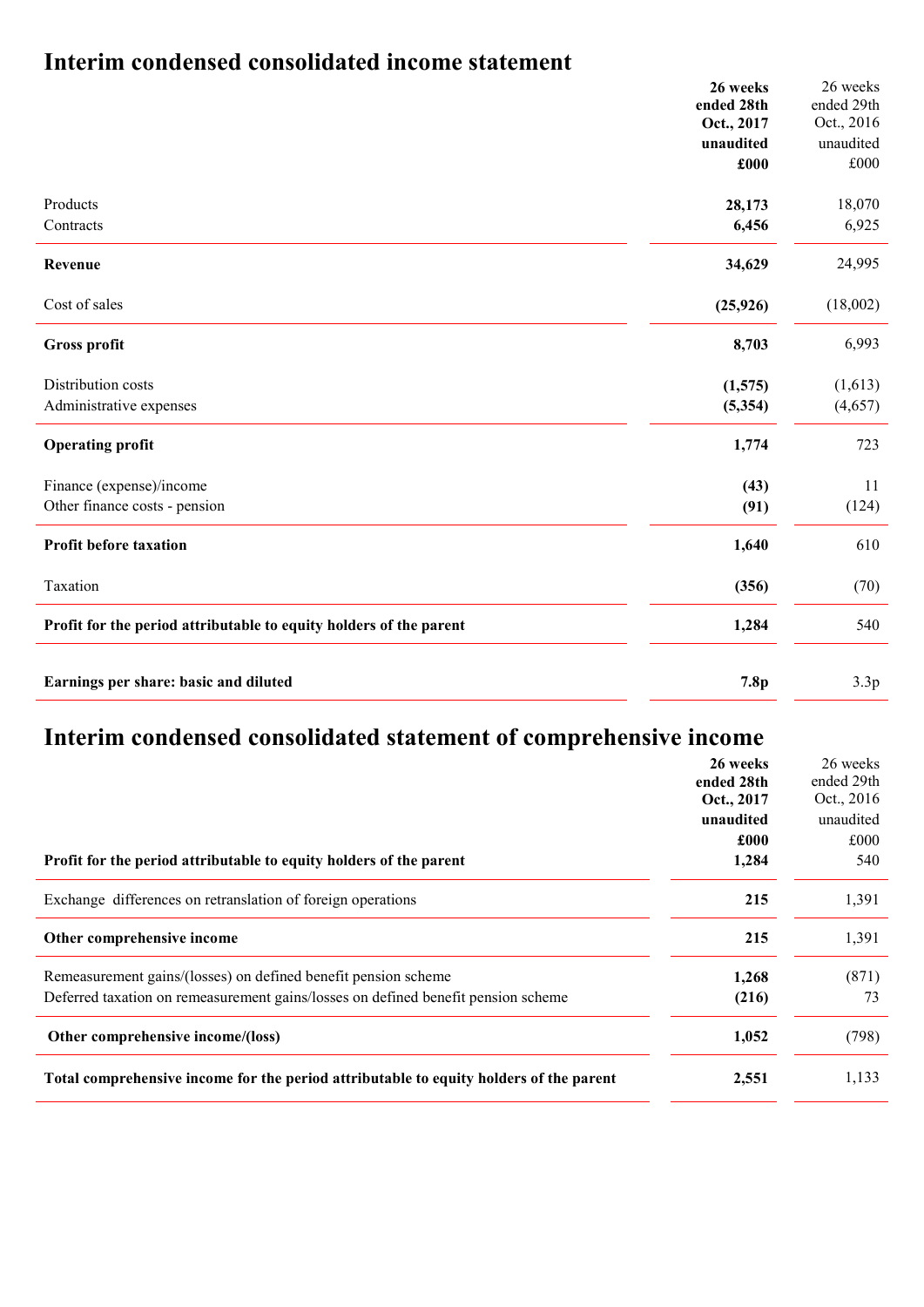# Interim condensed consolidated statement of financial position

|                                   | 28th Oct., 2017   | 29th April, 2017 |
|-----------------------------------|-------------------|------------------|
| <b>ASSETS</b>                     | unaudited<br>£000 | audited<br>£000  |
| <b>Non-current assets</b>         |                   |                  |
| Property, plant and equipment     | 19,302            | 19,099           |
| Intangible assets                 | 5,157             | 5,301            |
| Deferred income tax asset         | 1,045             | 1,272            |
|                                   |                   |                  |
|                                   | 25,504            | 25,672           |
| <b>Current assets</b>             |                   |                  |
| Inventories                       | 11,693            | 10,145           |
| Trade and other receivables       | 10,430            | 11,393           |
| Income tax receivable             | 294               | 199              |
| Prepayments                       | 958               | 943              |
| Cash and short-term deposits      | 14,535            | 15,210           |
|                                   | 37,910            | 37,890           |
| <b>TOTAL ASSETS</b>               | 63,414            | 63,562           |
| <b>EQUITY AND LIABILITIES</b>     |                   |                  |
| <b>Equity</b>                     |                   |                  |
| Issued capital                    | 1,840             | 1,840            |
| Capital redemption reserve        | 901               | 901              |
| Other reserve                     | 2,815             | 2,815            |
| Revaluation reserve               | 4,257             | 4,257            |
| Special reserve                   | 1,629             | 1,629            |
| Currency translation reserve      | 911               | 696              |
| Treasury shares                   | (3,059)           | (3,059)          |
| Retained earnings                 | 21,225            | 19,962           |
| <b>Total Equity</b>               | 30,519            | 29,041           |
| <b>Non-current liabilities</b>    |                   |                  |
| Defined benefit pension liability | 6,149             | 7,485            |
| Deferred income tax liability     | 1,332             | 1,449            |
|                                   | 7,481             | 8,934            |
| <b>Current liabilities</b>        |                   |                  |
| Trade and other payables          | 24,875            | 25,464           |
| Income tax payable                | 539               | 123              |
|                                   | 25,414            | 25,587           |
| TOTAL EQUITY AND LIABILITIES      | 63,414            | 63,562           |
|                                   |                   |                  |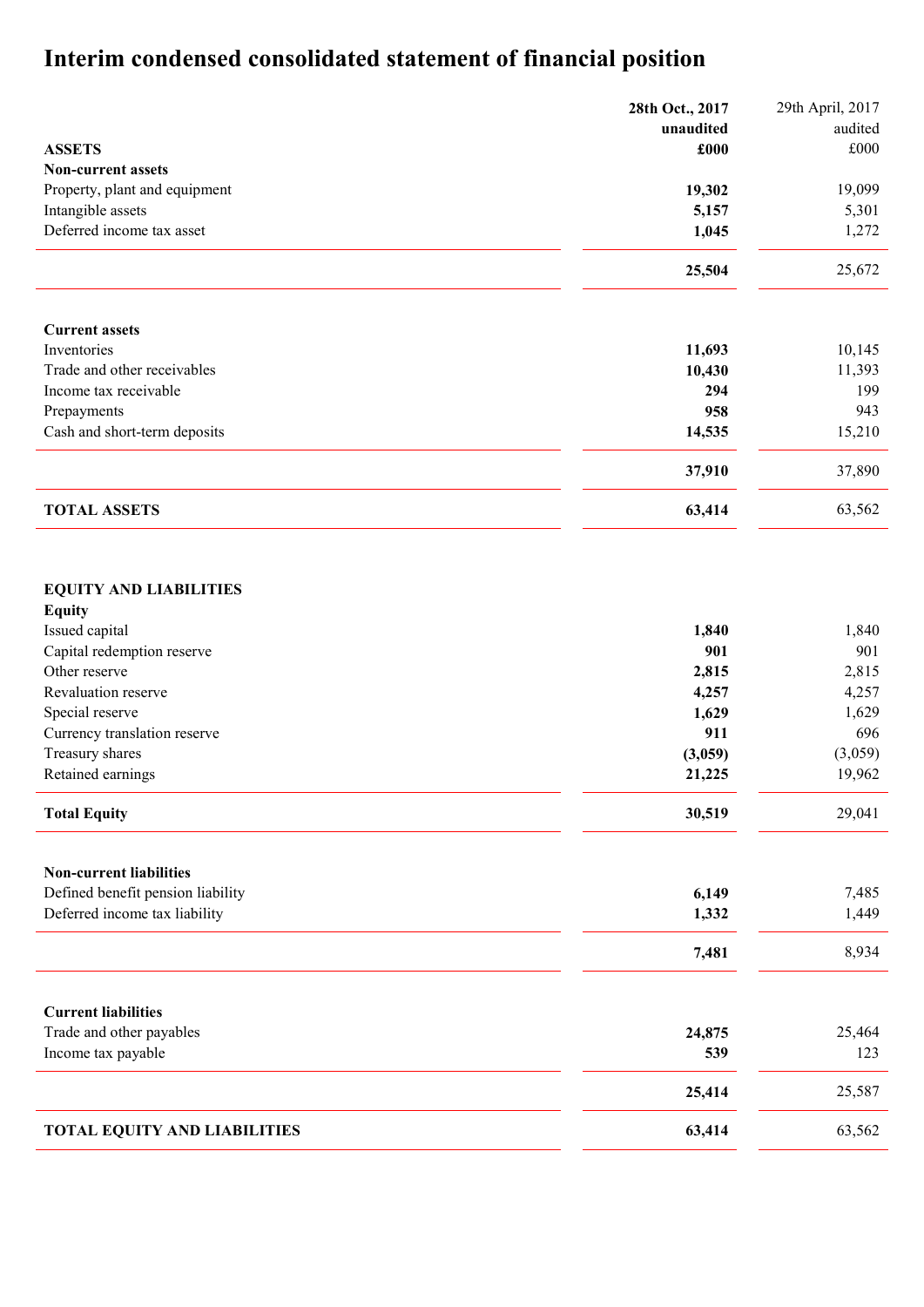# Interim Group statement of changes in equity

|                                   | Issued<br>capital | Capital<br>redemption<br>reserve | Other<br>reserves | Revaluation<br>reserve | Special<br>reserve       | Foreign<br>exchange<br>reserve | Treasury<br>shares       | Retained<br>earnings | <b>Total</b><br>unaudited     |
|-----------------------------------|-------------------|----------------------------------|-------------------|------------------------|--------------------------|--------------------------------|--------------------------|----------------------|-------------------------------|
|                                   | $\pounds 000$     | $\pounds 000$                    | £'000             | $\pounds 000$          | $\pounds 000$            | $\pounds 000$                  | £'000                    | $\pounds 000$        | $\pmb{\pounds}^{\text{r}}000$ |
| At 29th April, 2017               | 1,840             | 901                              | 2,815             | 4,257                  | 1,629                    | 696                            | (3,059)                  | 19,962               | 29,041                        |
| Profit for the period             |                   |                                  |                   |                        |                          |                                | $\overline{\phantom{a}}$ | 1,284                | 1,284                         |
| Other comprehensive income        |                   |                                  |                   |                        | $\overline{\phantom{0}}$ | 215                            | $\overline{a}$           | 1,052                | 1,267                         |
|                                   | 1,840             | 901                              | 2,815             | 4,257                  | 1,629                    | 911                            | (3,059)                  | 22,298               | 31,592                        |
| Change in taxation rates          |                   |                                  |                   |                        |                          |                                |                          |                      |                               |
| Dividend paid                     |                   |                                  |                   |                        |                          |                                | L,                       | (1,073)              | (1,073)                       |
| At 28th October, 2017             | 1,840             | 901                              | 2,815             | 4,257                  | 1,629                    | 911                            | (3,059)                  | 21,225               | 30,519                        |
|                                   | Issued<br>capital | Capital<br>redemption<br>reserve | Other<br>reserves | Revaluation<br>reserve | Special<br>reserve       | Foreign<br>exchange<br>reserve | Treasury<br>shares       | Retained<br>earnings | <b>Total</b><br>unaudited     |
|                                   | $\pounds 000$     | $\pounds 000$                    | $\pounds 000$     | £'000                  | $\pounds 000$            | $\pounds 000$                  | $\pounds 000$            | $\pounds 000$        | $\pmb{\pounds}^{\text{r}}000$ |
| At 1st May, 2016                  | 1,840             | 901                              | 2,815             | 4,222                  | 1,629                    | (61)                           | (3,059)                  | 19,773               | 28,060                        |
| Profit for the period             |                   |                                  |                   |                        |                          |                                |                          | 540                  | 540                           |
| Other comprehensive income/(loss) |                   |                                  |                   |                        |                          | 1,391                          |                          | (798)                | 593                           |
|                                   | 1,840             | 901                              | 2,815             | 4,222                  | 1,629                    | 1,330                          | (3,059)                  | 19,515               | 29,193                        |
| Change in taxation rate           |                   |                                  |                   | 41                     |                          |                                |                          |                      | 41                            |
| Dividend paid                     |                   |                                  |                   |                        |                          |                                | L                        | (1,073)              | (1,073)                       |
| At 29th October, 2016             | 1,840             | 901                              | 2,815             | 4,263                  | 1,629                    | 1,330                          | (3,059)                  | 18,442               | 28,161                        |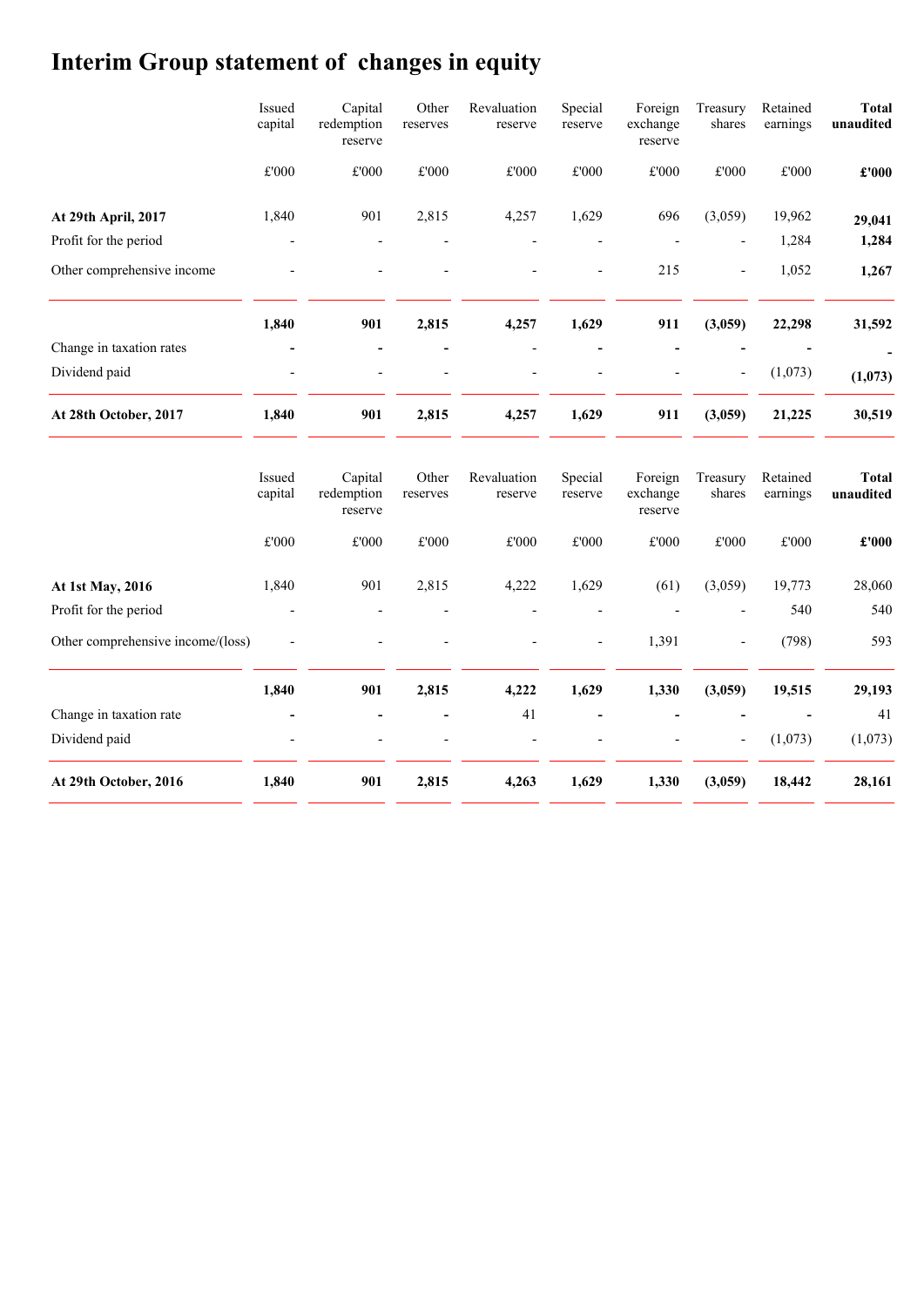# Interim Group cash flow statement

|                                                                                                | 26 weeks        | 26 weeks   |
|------------------------------------------------------------------------------------------------|-----------------|------------|
|                                                                                                | ended 28th      | ended 29th |
|                                                                                                | Oct., 2017      | Oct., 2016 |
|                                                                                                | unaudited       | unaudited  |
|                                                                                                | £'000           | £'000      |
| Profit before taxation                                                                         | 1,640           | 610        |
| Adjustments to reconcile profit before taxation to net cash in flows from operating activities |                 |            |
| Depreciation charge                                                                            | 628             | 549        |
| Amortisation charge                                                                            | 254             | 286        |
| Profit on disposal of fixed assets                                                             | (75)            | (19)       |
| Finance costs                                                                                  | 134             | 113        |
| Foreign exchange movements                                                                     | 79              | 396        |
| Increase in inventories                                                                        | (1, 548)        | (2,125)    |
| Decrease/(Increase) in receivables                                                             | 963             | (4,887)    |
| Increase in prepayments                                                                        | (15)            | (166)      |
| Increase in payables                                                                           | 770             | 3,027      |
| (Decrease)/Increase in progress payments                                                       | (1,359)         | 3,156      |
| Pension fund deficit reduction payments                                                        | (159)           | (154)      |
| <b>Cash flows from operations</b>                                                              | 1,312           | 786        |
| Net Interest(paid)/received                                                                    | (43)            | 11         |
| Taxation paid                                                                                  | (157)           | (73)       |
| Net cash flow from operating activities                                                        | 1,112           | 724        |
| <b>Investing activities</b>                                                                    |                 |            |
| Purchase of property, plant and equipment                                                      | (829)           | (2,684)    |
| Sale of property, plant and equipment                                                          | 115             | 38         |
| Net cash flows used in investing activities                                                    | (714)           | (2,646)    |
| <b>Financing activities</b>                                                                    |                 |            |
| Dividend paid                                                                                  | (1,073)         | (1,073)    |
| Net cash flows used in financing activities                                                    | (1,073)         | (1,073)    |
|                                                                                                |                 | (2,995)    |
| Movement in cash and cash equivalents<br>Opening cash and cash equivalents                     | (675)<br>15,210 | 12,758     |
|                                                                                                |                 |            |
| Closing cash and cash equivalents                                                              | 14,535          | 9,763      |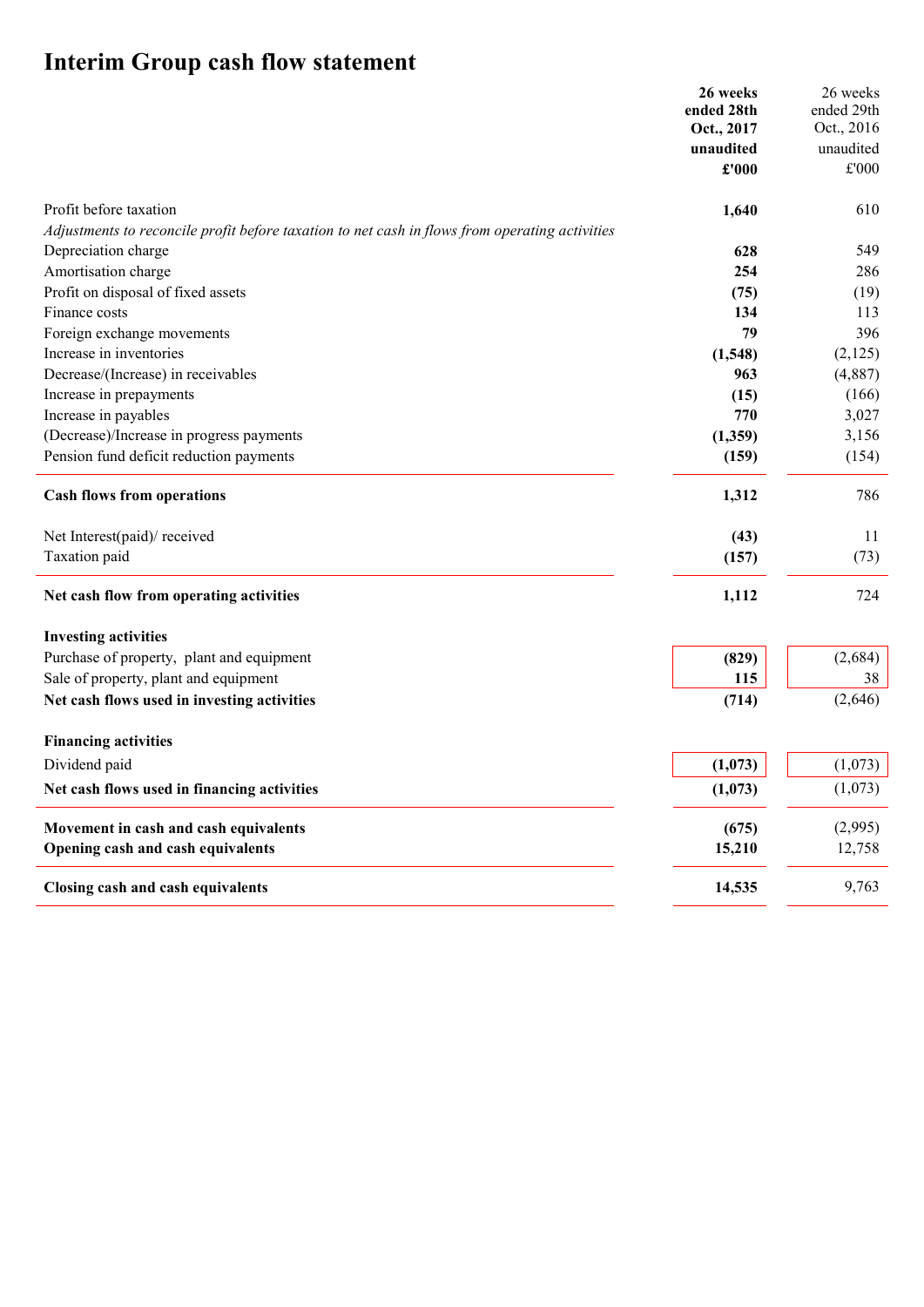## Notes to the interim Group financial statements

### 1 Corporate information

MS INTERNATIONAL plc is a public limited company incorporated in England and Wales. The Company's ordinary shares are traded on the AIM market of the London Stock Exchange. The principal activities of the Company and its subsidiaries ("the Group") are described in Note 4.

The interim condensed consolidated financial statement of the Group for the twenty six weeks ended 28th October, 2017 were authorised for issue in accordance with a resolution of the directors on 29th November, 2017.

### 2 Basis of preparation and accounting policies

The annual consolidated financial statements of the Group are prepared in accordance with IFRS as adopted by the European Union. The consolidated condensed set of financial statements included in this half-yearly financial report which has not been audited has been prepared in accordance with International Accounting Standard 34, "Interim Financial Reporting," as adopted by the European Union. The accounting policies are consistent with those applied in the Group Annual financial statements for the 52 weeks ended 29th April, 2017.

The interim financial information has been reviewed by the Group's auditors, Ernst & Young LLP, their report is included on page 4. These interim financial statements do not constitute statutory financial statements within the meaning of section 435 of the Companies Act 2006. The interim condensed consolidated financial statements do not include all the information and disclosures required in the annual financial statements and should be read in conjunction with the Group's annual financial statements as at 29th April, 2017.

There are no accounting standards or interpretations that have become effective in the current reporting period which have had a material effect on the net assets, results and disclosures of the Group. The Group has not early adopted any other standard, interpretation or amendment that has been issued but is not yet effective.

As at the reporting date, the assets and liabilities of the overseas subsidiaries are translated into the presentation currency of the Group at the rate of exchange ruling at the balance sheet date and their income statements are translated at the weighted average exchange rates for the year. The exchange differences arising on the retranslation are taken directly to a separate component of equity.

The figures for the year ended 29th April, 2017 do not constitute the Group's statutory accounts for the period but have been extracted from the statutory accounts. The auditor's report on those accounts, which have been filed with the Registrar of Companies, was unqualified and did not contain any statement under section 498(2) or (3) of the Companies Act 2006.

The implementation of IFRS 9 is not expected to have any impact upon trade receivables, trade payables and cash. The implementation of IFRS 15 on the company's revenue recognition policies and processes are currently being reviewed.

### 3 Principal risks and uncertainties

The principal risk and uncertainties facing the Group relate to levels of customer demand for the Group's products and services. Customer demand is driven mainly by general economic conditions but also by pricing, product quality and delivery performance of MS INTERNATIONAL plc and in comparison with our competitors. Sterling exchange rates against other currencies can influence pricing.

Additionally the prosperity of the Group is underpinned by the intellectual property rights of the products which have been developed in house and funded by the Group at considerable cost. Challenges to the ownership of our intellectual property rights have increasingly become a risk. Such threats are monitored and vigorously confronted and defended as they arise.

The Group has considerable financial resources together with long term contracts with a number of customers. As a consequence, the Directors believe that the Group is well placed to manage its business risk successfully despite the current uncertain economic outlook.

After making enquiries the Directors have a reasonable expectation that the Company and the Group have adequate resources to continue in operational existence for the foreseeable future. Accordingly, they continue to adopt the going concern basis in preparing the annual report and accounts.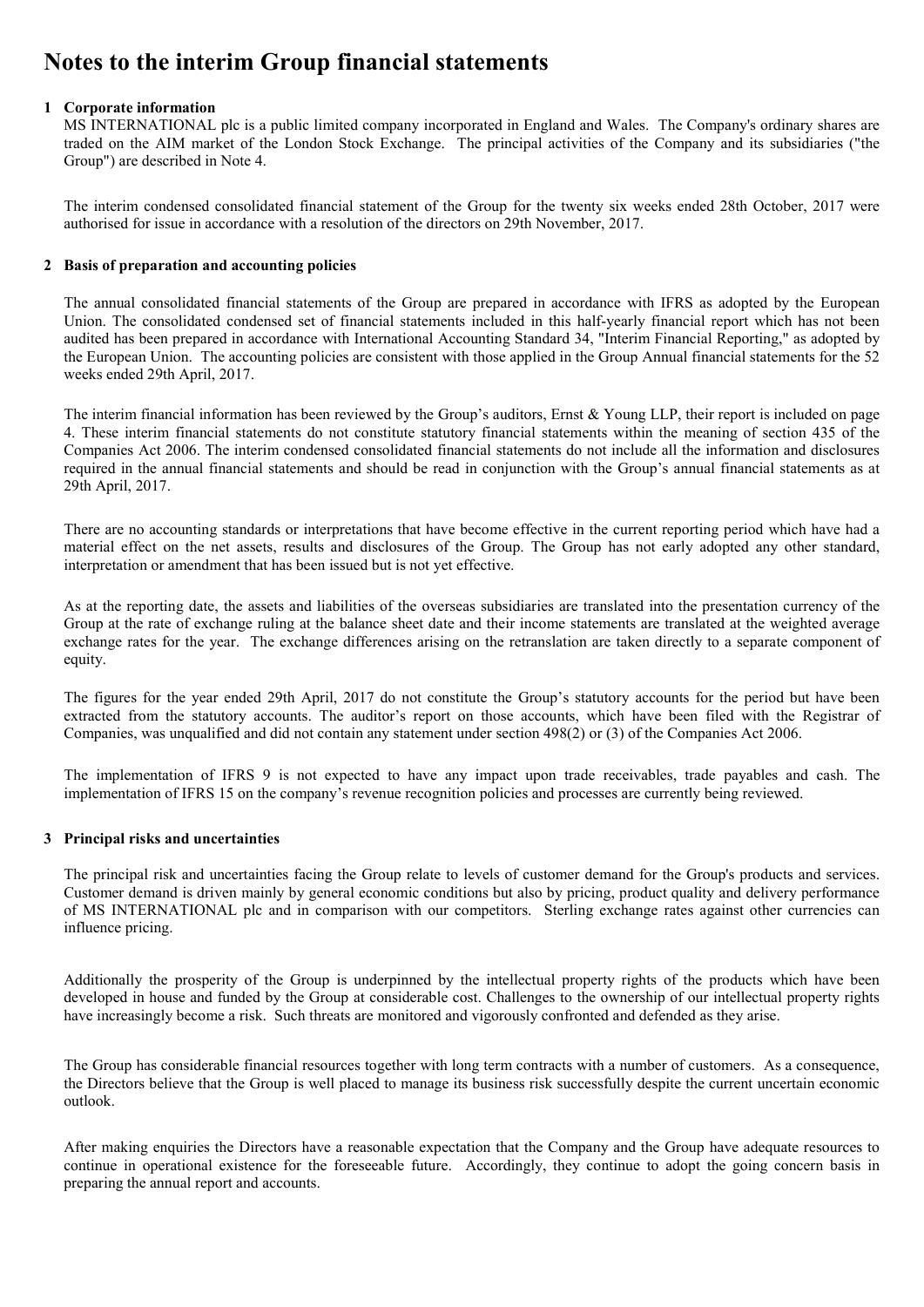### 4 Segment information

### (a) Primary reporting format - divisional segments

The reporting format is determined by the differences in manufacture and services provided by the Group. The Defence division is engaged in the design, manufacture and service of defence equipment. The Forgings division is engaged in the manufacture of forgings. The Petrol Station Superstructures division is engaged in the design and construction of petrol station Superstructures. The Petrol Station Branding division is engaged in the design and installation of the complete appearance of petrol stations. The Directors are of the opinion that seasonality does not significantly affect these results.

The following table presents revenue and profit information about the Group's divisions for the periods ended 28th October, 2017 and 29th October, 2016.

|                                              |       | Defence          |       | Forgings         |       | Petrol Station   |        | Petrol Station   |                   | Total             |
|----------------------------------------------|-------|------------------|-------|------------------|-------|------------------|--------|------------------|-------------------|-------------------|
|                                              |       |                  |       |                  |       | Superstructures  |        | <b>Branding</b>  |                   |                   |
|                                              | 2017  | 2016             | 2017  | 2016             | 2017  | 2016             | 2017   | 2016             | 2017<br>unaudited | 2016<br>unaudited |
|                                              | £000  | £000<br>Restated | £000  | £000<br>Restated | £000  | £000<br>Restated | £000   | £000<br>Restated | £000              | £000              |
| Revenue                                      |       |                  |       |                  |       |                  |        |                  |                   |                   |
| External                                     | 9,133 | 10,180           | 7,029 | 5,936            | 6,500 | 6,956            | 11,967 | 1,923            | 34,629            | 24,995            |
| Total revenue                                | 9,133 | 10,180           | 7,029 | 5,936            | 6,500 | 6,956            | 11,967 | 1,923            | 34,629            | 24,995            |
| <b>Segment result</b><br>Net finance expense | 289   | 1,202            | (512) | (443)            | 109   | 578              | 1,888  | (614)            | 1,774<br>(134)    | 723<br>(113)      |
| Profit before taxation<br>Taxation           |       |                  |       |                  |       |                  |        |                  | 1,640<br>(356)    | 610<br>(70)       |
| Profit for the period                        |       |                  |       |                  |       |                  |        |                  | 1,284             | 540               |
| Capital expenditure                          |       | 159              | 479   | 2,221            | 59    | 159              | 129    | 145              |                   |                   |
| Depreciation                                 | 79    | 109              | 240   | 159              | 161   | 156              | 80     | 50               |                   |                   |

The following table presents segment assets and liabilities of the Group's divisions for the periods ended 28th October, 2017 and 29th October, 2016.

| <b>Segmental assets</b><br>Unallocated assets           | 28,366 | 28,629 | 4.374 | 6,308 | 10,052 | 7,276 | 7.692 | 1,718 | 50,484<br>12,930 | 43,931<br>15,979 |
|---------------------------------------------------------|--------|--------|-------|-------|--------|-------|-------|-------|------------------|------------------|
| Total assets                                            |        |        |       |       |        |       |       |       | 63,414           | 59,910           |
| <b>Segmental liabilities</b><br>Unallocated liabilities | 16.476 | 13,966 | 1,658 | 2,444 | 2,849  | 3,320 | 3,142 | 901   | 24,125<br>8.770  | 20,631<br>11,118 |
| Total liabilities                                       |        |        |       |       |        |       |       |       | 32,895           | 31,749           |

Unallocated assets includes certain fixed assets, intangible assets, current assets and deferred tax assets. Unallocated liabilities includes the defined benefit pension scheme liability and certain current liabilities which primarily relate to operations of Group functions.

Management have revised the allocation of certain Group costs which has led to a restatement of the prior period segment result for the divisions. The total segment result for the Group for the prior period remains unchanged.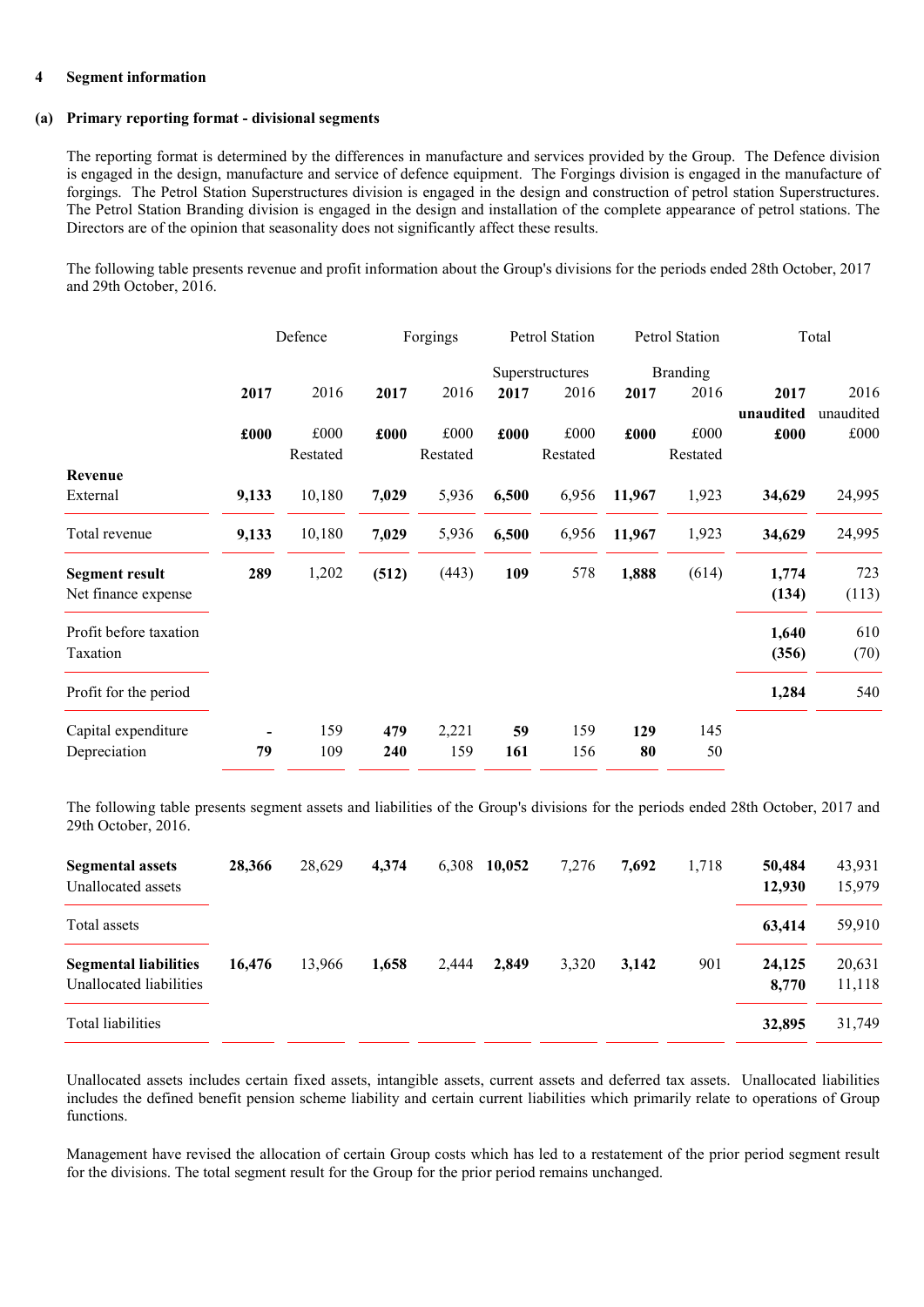### 5 Income tax

The major components of income tax expense in the consolidated income statement are:

|                                                                    | 26 weeks ended<br>28th Oct., 2017 | 26 weeks ended<br>29th Oct., 2016 |
|--------------------------------------------------------------------|-----------------------------------|-----------------------------------|
|                                                                    | unaudited                         | unaudited                         |
|                                                                    | £'000                             | £'000                             |
| Current income tax charge                                          | 481                               | 123                               |
| Current tax                                                        | 481                               | 123                               |
| Relating to origination and reversal of temporary differences      | (125)                             | (39)                              |
| Impact of reduction in deferred tax rate (18% to 17%)              |                                   | (14)                              |
| Deferred tax                                                       | (125)                             | (53)                              |
| Total income expense reported in the consolidated income statement | 356                               | 70                                |

The main rate of corporation tax in the UK reduced to 19% with effect from 1st April, 2017. The rate will be reduced to 17% from 1st April, 2020. Both of these lower rates have been substantively enacted by the balance sheet date. As the majority of the temporary difference will reverse when the rate is 17%, this rate has been applied to the deferred tax assets and liabilities arising at the balance sheet date.

Deferred taxation has been provided at the rate enacted at the balance sheet date of 17% except for the deferred taxation relating to the amortised intangibles arising on the acquisition of Petrol Sign bv which has been provided at 25%.

### 6 Earnings per share

The calculation of basic earnings per share is based on:

- (a) Profit for the period attributable to equity holders of the parent of £1,284,000 (2016 £540,000);
- (b) 16,504,691 (2016 16,504,691) Ordinary shares, being the number of Ordinary shares in issue.

This represents 18,396,073 (2016 - 18,396,073) being the number of Ordinary shares in issue less 245,048 (2016 - 245,048) being the number of shares held within the ESOT and less 1,646,334 (2016 - 1,646,334) being the number of shares purchased by the Company.

### 7 Dividends paid and proposed

|                                                                           | 26 weeks<br>ended 28th | 26 weeks<br>ended 29th |
|---------------------------------------------------------------------------|------------------------|------------------------|
|                                                                           | Oct., 2017             | Oct., 2016             |
|                                                                           | unaudited              | unaudited              |
|                                                                           | £'000                  | £'000                  |
| Declared and paid during the six month period                             |                        |                        |
| Dividend on ordinary shares                                               |                        |                        |
| Final dividend for $2017 - 6.50p(2016 - 6.50p)$                           | 1,073                  | 1,073                  |
| Proposed for approval<br>Interim dividend for 2018 - 1.75p (2017 - 1.50p) | 289                    | 248                    |

Dividend warrants will be posted on 28th December, 2017 to those members registered on the books of the Company on 8th December, 2017.

### 8 Property, plant and equipment

Acquisitions and disposals: